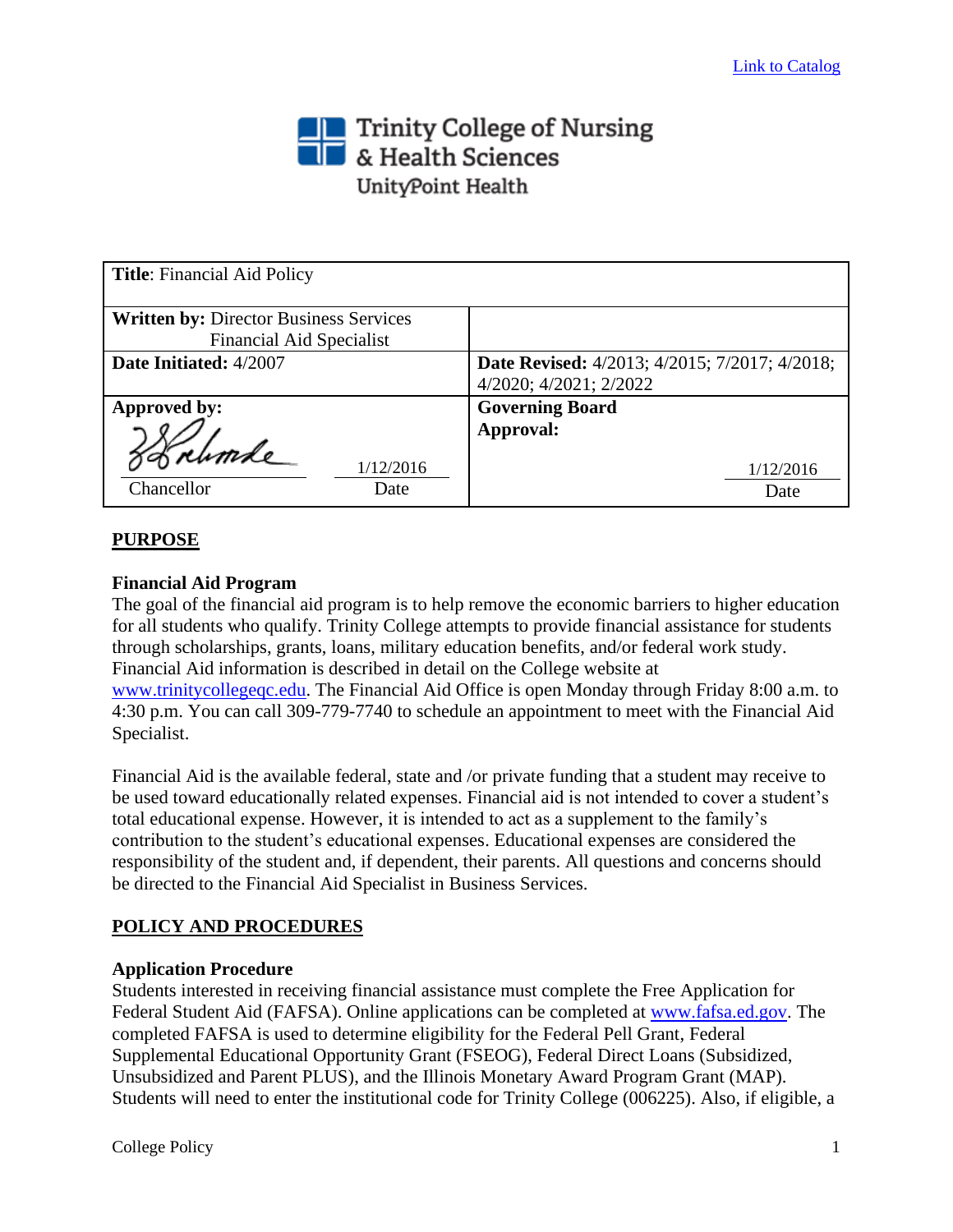student may receive funding from the Veterans Administration, and Trinity College of Nursing & Health Sciences Scholarships.

A Student Aid Report (SAR) will be sent to the student via US mail and/or email. The SAR should be reviewed by the student and/or parent to determine if any updates or corrections are needed. Changes can be made by going to [www.FAFSA.ed.gov](http://www.fafsa.ed.gov/) and logging in using your FSA ID. You will select the FAFSA that needs changes and resubmit your application. If any additional documentation is needed, the College Financial Aid Specialist will contact the student via phone and/or through email. Once all required paperwork is received, an estimated financial aid award letter will be created by the College and provided to the student. The award letter outlines the types and amounts of assistance that the student may receive for the academic year.

## **Student Classification for Financial Aid Purposes**

| <b>Status</b> | <b>Number of Semester Hours</b> |
|---------------|---------------------------------|
| Freshman      | $0-29$                          |
| Sophomore     | 30-59                           |
| Junior        | 60-89                           |
| Senior        | $90 \&$ above                   |

#### **Student Reporting Responsibility**

- 1. The student must report any funds received from outside sources such as scholarships, tuition assistance, and military benefits. These funds are part of the overall financial aid package and will count towards the student cost of attendance calculation.
- 2. Any change in enrollment status must also be reported (e.g. full vs. part-time). The financial assistance package will be revised in accordance with the awarding guidelines.
- 3. The student must respond timely to any requests for information that is sent by Trinity College staff members. Failure to comply with such requests will delay processing of the student's financial aid award.

#### **Renewal of Financial Aid Awards**

Financial Aid is not renewed automatically from one year to the next. The student must complete a FAFSA application every year the student wishes to be considered for Federal Financial Aid. The student's eligibility will be evaluated for demonstrated financial need and for satisfactory academic progress according to College and Department of Education policies.

#### **Stipend Procedure**

For students that have excess funding after all tuition and fees for the semester have been paid every attempt will be made to issue authorized refund checks by the end of the fifth week of classes. Questions concerning refund eligibility and exceptions to this policy are referred to Business Services, and questions concerning amounts refunded are referred to the Business Services Specialist. Refunds are processed by the Business Services Specialist and will be made payable to, and mailed directly to the student.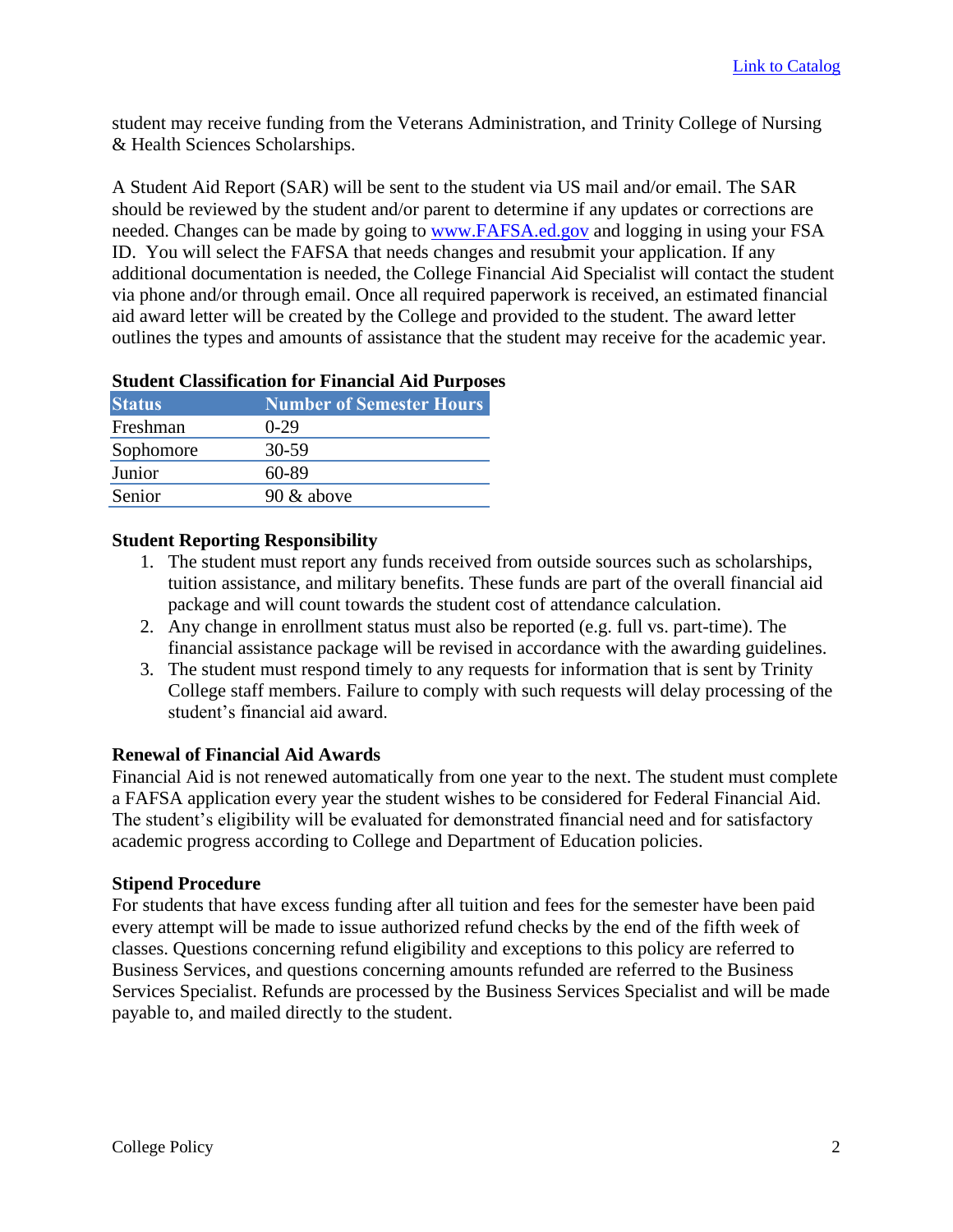#### **Return of Federal Financial Aid**

If a student completely withdraws (WP or WF) during the semester after federal financial aid payment has been received, the student might be required to return a portion of the federal financial aid awarded. If a student partially withdraws, financial aid payment is calculated based on the drop/add period. The federal financial aid formula requires a return of funds if the student received assistance from Title IV aid - the Pell Grant, Federal Supplemental Education Opportunity Grant, and/or Federal Direct Loans (Subsidized, Unsubsidized, Parent PLUS) and withdrew on or before completing 60% of the semester. The calculation is based on the percentage of the semester completed. Trinity College must determine the student's withdrawal date. The withdrawal date is defined as:

- the date the student officially notified the College of their intent to withdraw; or
- the students last date of attendance.

The calculation required determines a student's earned and unearned portions of Title IV aid based on the percentage of the enrollment period completed by the student. The Financial Aid Specialist uses The Department of Education refund calculator to determine percent of enrollment period completed. Barring any outstanding or incomplete documentation (C-Codes, verification, etc.) the Department of Education R2T4 Calculation will determine if a disbursement is due to the student. If so, the post withdrawal disbursement form must be signed by the student within 30 days to received Title IV funding after the last date of attendance.

Until a student has passed the 60% point of an enrollment period, only a portion of the student's aid has been earned. A student who remains enrolled beyond the 60% of the enrollment period is considered to have earned all Title IV awarded aid. Unless the withdrawal is an end of term (EOT) withdrawal, financial aid will use the refund calculator to verify and return funds if necessary. The return of Title IV funds follows this sequence: Unsubsidized Federal Stafford Loan, Subsidized Federal Stafford Loan, Direct PLUS Loan, Federal Pell Grant, and the Federal Supplemental Education Opportunity Grant (FSEOG), other Title IV assistance, State funding, private funding, and finally student funding.

All the details regarding a student's specific withdraw and Title IV refund calculation will be discussed in details during the exit interview with the Financial Aid Specialist.

#### **Last Day of Attendance**

Trinity College of Nursing & Health Sciences complies with all Department of Education (DOE) rules and regulations in regard to the Last Day of Attendance (LDA) reporting for an institution that is not required to take attendance.

A student withdrawing from Trinity College of Nursing & Health Sciences must secure a signed College Withdrawal Form from the Faculty Advisor in order to "officially withdraw". The official withdrawal date will be determined by the Financial Aid Specialist.

A student withdrawing from Trinity College of Nursing & Health Sciences who fails to notify the College and does not complete the withdrawal process is considered an "unofficial withdrawal" and will be dropped from all coursework and withdrawn from the College as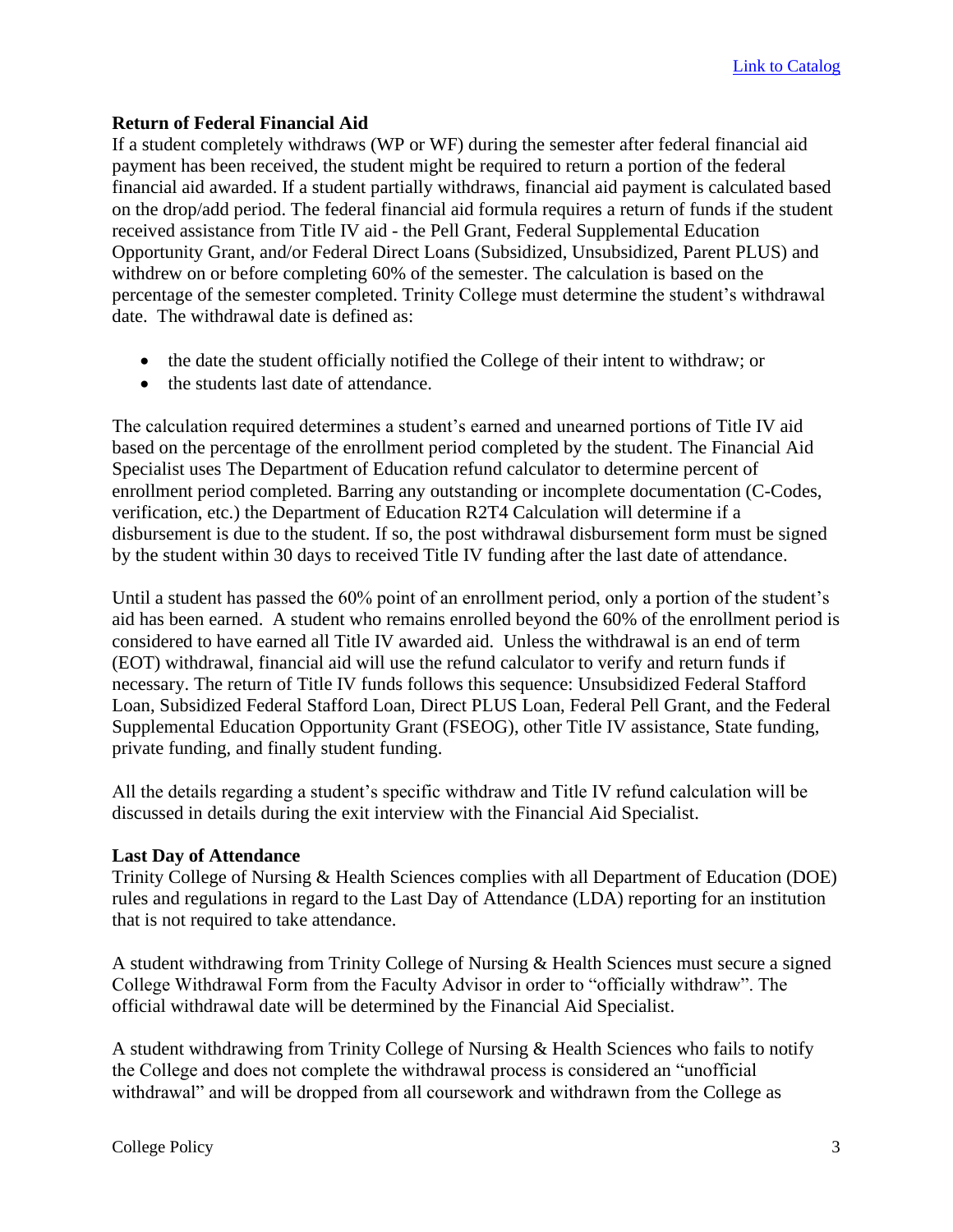determined by the College. The last day of attendance is determined in compliance with federal regulations. Either the date at which Trinity College becomes aware of the student's withdrawal, or the mid-point of the term, whichever is earliest.

Any student who fails to register for classes prior to the start of a semester will be considered to have withdrawn from the College. The last day of attendance will be reported as the last academic day of the preceding semester.

Students who withdraw and have financial aid (including loans) must complete an exit interview with the Financial Aid Specialist. Exit material will be mailed to "unofficial withdrawals" for completion.

## **Enrollment and Eligibility**

Following are the enrollment requirements for the various aid programs. If a student changes enrollment after financial aid is awarded, the aid may be adjusted.

- Enrollment level (three credits or higher) Pell Grant, SEOG and Illinois State Grant (MAP)
- At least half-time (6 credits per semester) Federal Direct Loans, Plus Loans, GradPLUS Loans

\*\* Individual eligibility for the various aid programs will be determined by the Financial Aid Specials.

#### **Verification**

Selection for verification is randomly determined by the U.S. Department of Education. Students will receive a message on their FAFSA results known as a Student Aid Report (SAR) indicating the FAFSA has been selected for verification and what documentation will be required to submit to the Financial Aid Specialist for processing. Students must submit a signed and complete verification worksheet, all requested tax documents, and any other documentation requested by the Financial Aid Specialist. The IRS data retrieval tool may be used on the FAFSA website to transfer your tax data into your FAFSA in lieu of the submitting tax return transcript. Verification must be complete before any federal financial aid or state aid can be disbursed. All documents must be submitted by the beginning of the semester. Failure to complete the verification process may result in loss of aid and an administrative withdrawal.

#### **Revisions of Aid Packages**

The Financial Aid Office has the right to revise financial aid packages according to federal, state, and institutional policies and regulations. Aid packages will be revised any time there are changes in originally reported information or when additional funding is received.

#### **Federal and State Grants**

Grants are considered gift aid; students are not required to repay them after completing their program of study. There are several types of federal and state grants. The Pell Grant and Supplement Educational Opportunity Grant (SEOG) are grants funded by the federal government.